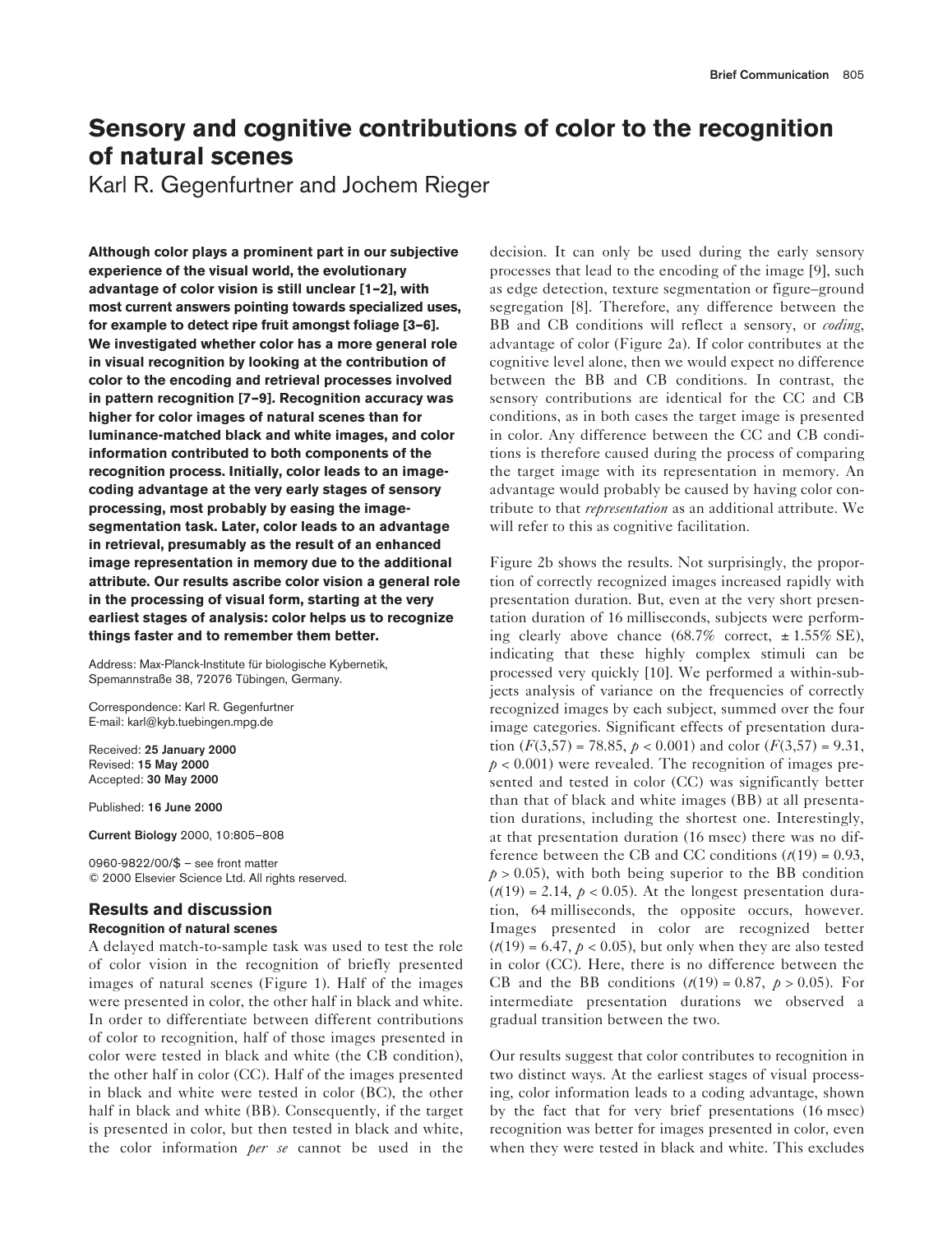



Experimental procedure. **(a)** Images from four different categories, representative of our visual environment, were tested: green landscapes, flowers, rock formations and snapshots including man-made objects. **(b)** On each trial a target image was briefly presented (16–64 msec) and immediately followed by a noise mask with a duration of 500 msec. Then the target image was presented together with a distractor from the same image category until the subject indicated the target image by means of a button press. The distractors could easily be discriminated from the targets in prolonged viewing. Target and distractor were, however, often quite similar in texture and color, making the task quite difficult with the short exposures used here. The mask was chosen so that it would be similar to the target and distractor images, and so that its image statistics matched the typical spatial frequency fall-off exhibited by natural scenes [11,12]. This was achieved by drawing randomly positioned and sized rectangles and lines, whose colors were randomly chosen from the target or the distractor image. Presentation of the mask limits the amount of time available for analyzing the image and transferring information into short-term memory [24]. Twenty young students from the University of Tübingen served as subjects in this experiment.

the possibility that subjects simply notice a particular colored patch in the target image, which they later use for recognition. Rather, they are able to identify the structure of these briefly presented images. Therefore, the perception of structure and form defined by color seems to be a rapid process. At longer presentation durations, images presented in color were recognized better than those presented in black and white only when the testing was also done in color. Here, the advantage of color is presumably due to an enriched representation of the color images in short-term memory. Taken together, our results show that

color helps the recognition of images both through coding and representation, and that these two processes can be dissociated in time. In other words, color helps us to recognize things faster and to remember them better.

### **Visibility of natural colored scenes**

There are several possible ways in which an advantage in coding might be achieved. A simple possibility would be that the color images possess higher visibility. Natural images are dominated by low spatial frequencies [11,12], and the sensitivity of the human visual system to colored low-spatial-frequency patterns is high. When expressed in terms of contrast delivered to the cone photoreceptors, sensitivity for chromatic patterns is in fact much higher than for luminance patterns [13]. The question is whether that advantage also holds for the contrast variations occurring in natural images. Contrast-detection thresholds were, therefore, measured for briefly presented (64 msec) colored and black and white images.

Figure 3a shows the proportion of correctly detected images as a function of the image contrast. Visibility increased with increasing contrast, and threshold performance was reached at a contrast of about 10%, that is, the luminance and color contrast of the original images was reduced by a factor of 10. Most importantly, there was absolutely no difference in performance for colored and for black and white images, indicating that the above differences in recognition were not simply due to the higher visibility of the colored images.

This is surprising in light of the high sensitivity of the human visual system to low-spatial-frequency chromatic variations [13]. As the natural images contain mostly lowspatial-frequency information, one would expect a similar advantage for their detection. We therefore decided to look at the distribution of contrasts in our images. Figure 3b shows the contrast in the long- and middle-wavelength-sensitive cones for a random sample of pixels from our color images (blue dots), as displayed on the monitor used. The directions of luminance and color are indicated by the black arrows in the diagram. The red squares indicate detection thresholds for low spatial frequency gratings [14], scaled so that the luminance threshold has a value of unity. Apparently, thresholds in the color direction are closer to the origin and are therefore lower. It can be seen that our images contain large variations along the luminance axis, but the average contrast in the color direction is lower by a factor of about 20–25 [15,16]. The advantage of the color system over the luminance system, because of its increased sensitivity, is far outweighed by the reduction in the naturally occurring color contrasts. Figure 3b also shows the results of spectroradiometric measurements of highly saturated fruit and vegetable objects (green circles). The colors we used in the images (blue dots) do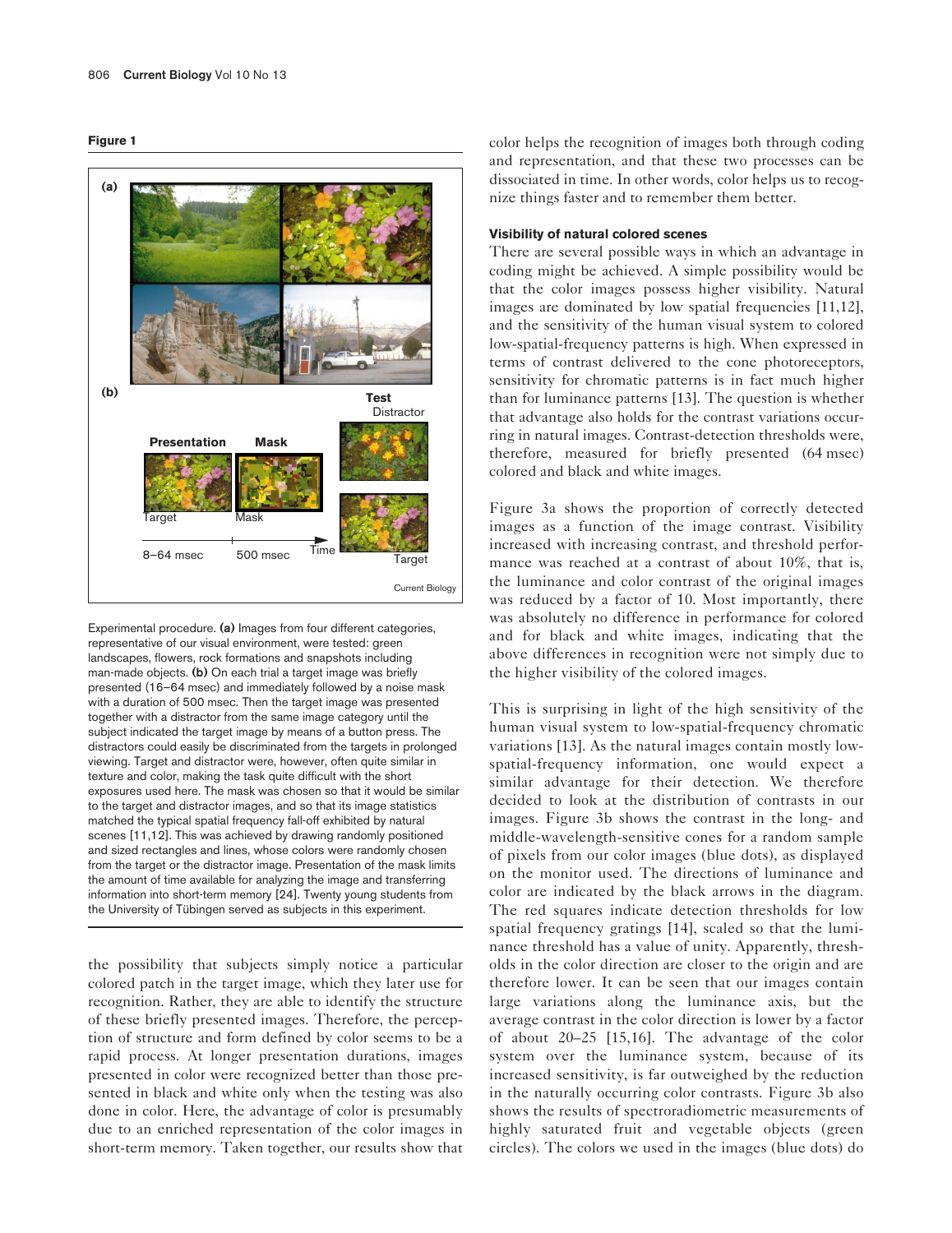#### **Figure 2**

Results of the recognition experiment. **(a)** Images were presented either in color or in black and white, and were queried either in color or in black and white, resulting in four different conditions. For the sake of clarity, condition BC (presentation in black and white and testing in color) is not shown here or in the results; it was generally not different from the BB condition. For the black and white images, the intensities of the red, green and blue phosphors at any pixel were all set to the same value, which was chosen so that the luminance of each pixel was identical under both the colored and the black and white conditions. **(b)** The proportion of correctly recognized images as a function of presentation duration was averaged over all image categories. Green squares indicate trials for images presented and tested in color, filled black circles indicate trials in which the target images were presented and tested in black and white, and the filled green circles indicate targets presented in color but tested in black and white. At the short presentation duration of 16 msec, images presented in color were recognized more



accurately than those presented in black and white, independently of whether their identification was tested in color or in black and white. At a longer presentation duration of 64 msec, images presented in color were

recognized better than images presented in black and white, but only when the testing was done with colored images as well. Each data point is based on 240 trials, 12 from each of 20 subjects.

not exceed the naturally occurring contrasts. This excludes the possibility that color was inappropriately emphasized in the images we used.

An alternative mechanism for achieving an image-coding advantage might be color-based image segmentation. Several successful computer models for image segmentation based on chromatic information have recently been

presented [17,18]. Psychophysically, color is highly useful in image segmentation [19], and its contribution seems to occur very rapidly [20], in agreement with the present results.

## **Conclusions**

Our results show a clear and fast contribution of color to the recognition of natural images. There are at least two

#### **Figure 3**

Results of the detection experiment. **(a)** The proportion of correctly detected images as a function of image contrast. Each image was shown either in the top or bottom half of the monitor for 64 msec, followed by a mask that covered the whole screen. The subject simply had to indicate the location of the image. The contrast of an image was defined relative to the original image (100%). Contrast was then reduced by scaling the difference of each pixel with the mean color over the whole image ensemble. Open squares indicate trials in which the targets were presented in color, filled circles indicate trials in which the targets were presented in black and white. There was no difference in performance between images presented in color and images presented in black and white. Thirty-three subjects participated, including the 20 from the recognition experiment. **(b)** Cone contrasts for a random sample of pixels from the color images used in these experiments (blue



points). For comparison, the green filled circles indicate cone contrasts of a variety of highly saturated fruit and vegetable objects, as measured using a spectroradiometer under natural daylight conditions. The red contour

indicates threshold measurements (magnified by a factor of 250) for low-spatial-frequency stimuli [14]. The two arrows indicate the luminance and isoluminance directions in cone contrast space.